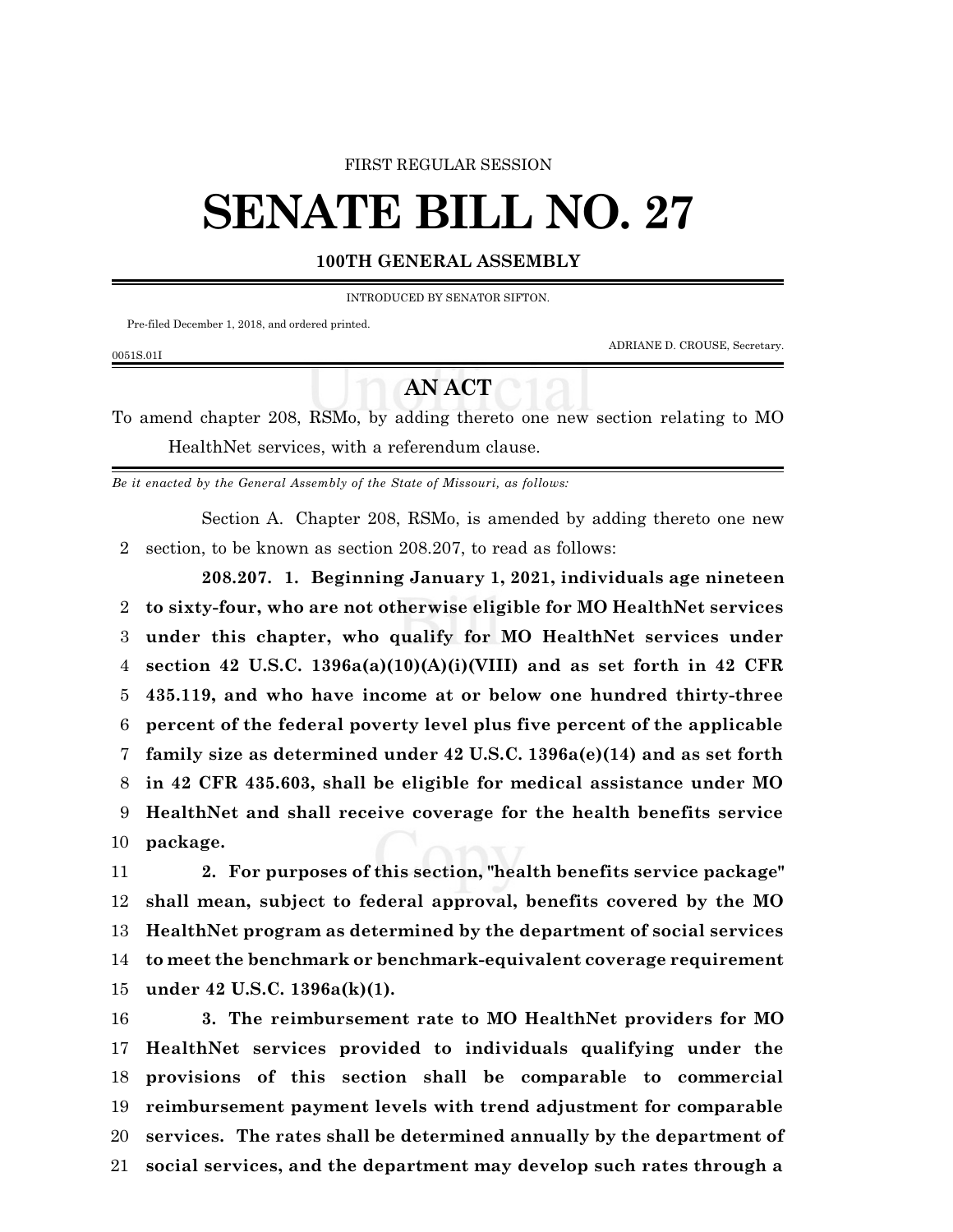**contracted actuary. Thehigher commercial comparable rates shall only apply for services provided to individuals qualifying under this section.**

 **4. (1) The department of social services shall discontinue eligibility for persons who are eligible under subsection 1 of this section if:**

 **(a) The federal medical assistance percentage established under 42 U.S.C. Section 1396d(y) or 1396d(z) is less than ninety percent as specified for 2020 and each year thereafter or an amount determined by the MO HealthNet oversight committee to be necessary to maintain state budget solvency, whichever is lower; and**

 **(b) The general assembly adopts a concurrent resolution to discontinue eligibility for persons who are eligible under subsection 1 of this section. Prior to any vote under this paragraph, the MO HealthNet oversight committee and the department of social services shall provide the general assembly with information on the current and projected expenses incurred due to expanding eligibility to persons under subsection 1 of this section in relation to health-related savings and revenues and health outcomes of individuals and families receiving benefits under subsection 1 of this section;**

 **(2) The department of social services shall inform persons eligible under subsection 1 of this section that their benefits may be reduced or eliminated if federal funding decreases or is eliminated.**

 **5. The MO HealthNet oversight committee shall conduct research and investigate any potential health-related savings and revenues associated with expanding eligibility to persons under subsection 1 of this section. The committee shall investigate the federal matching rate below which the state could not maintain the expanded eligibility to persons under subsection 1 of this section. If the amount is determined to be greater than ninety percent, the committee shall report its findings to the general assembly for its consideration prior to any vote under paragraph (b) of subdivision (1) of subsection 4 of this section. In conducting its research and investigation, the committee shall also determine the feasibility of:**

 **(1) Implementing capped cost sharing for persons eligible under subsection 1 of this section which may be reduced based on healthy behaviors of participants;**

**(2) Expanding Medicaid coverage for certain health care services**